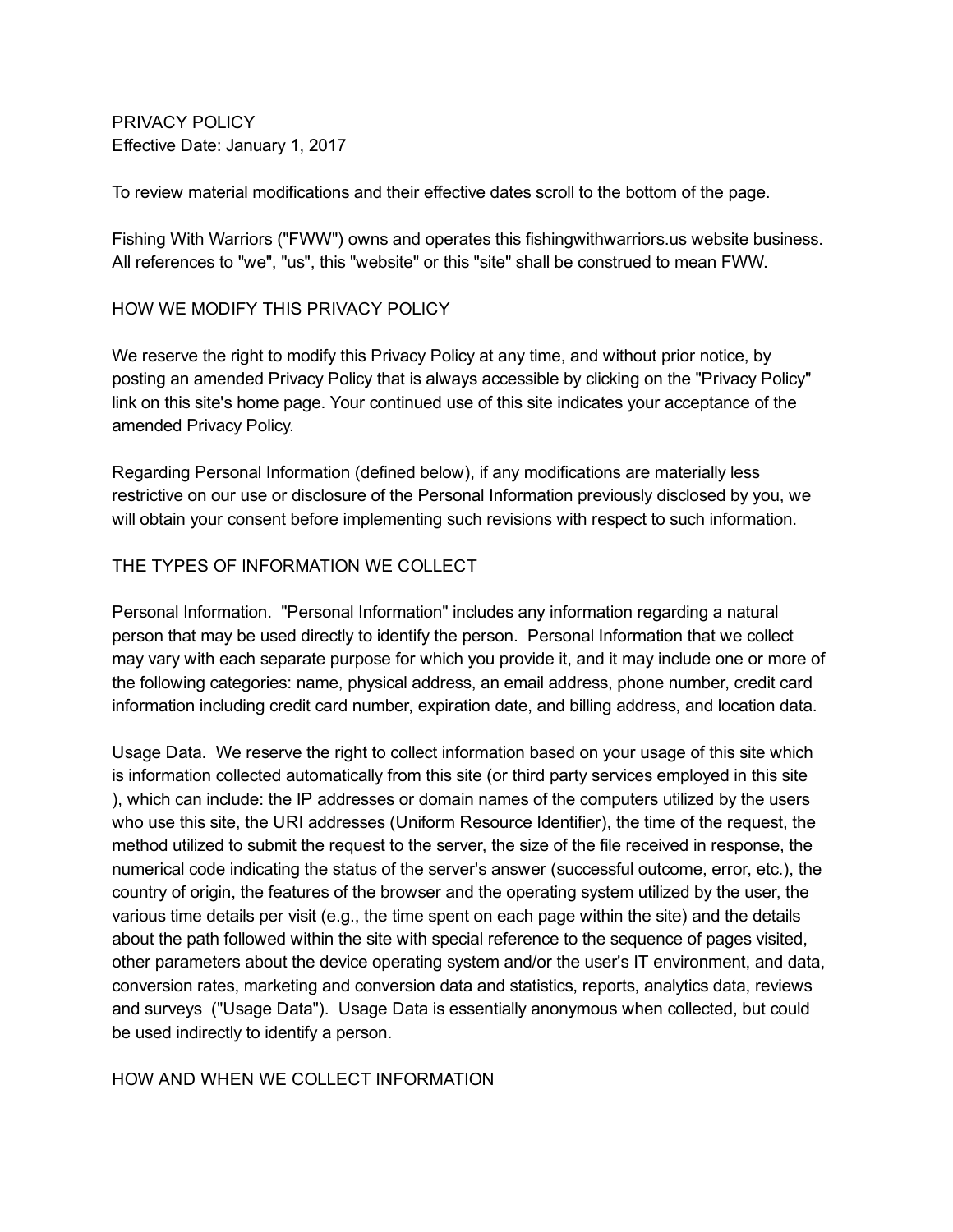Personal Information. We collect Personal Information at the time you provide it to us. We collect Personal Information through sign-up forms and as part of your registration for an account, product, or service, promotion, or contest from this website. Personal Information that we collect may vary with the each sign-up or registration. In addition, we collect personal information from all communications with site visitors including without limitation, text messages, faxes, telephone calls, and regular "snail mail", as well as from third-party outside sources including database vendors.

Your Communications With Us. We collect Personal Information that we receive from you as you communicate with us. If you complete a signup form subscribing to information from our site or to participate in our mailing list activities, we will receive your Personal Information from our email services and/or autoresponder service.

Usage Data. We reserve the right to monitor your use of this site. As you navigate through this site, Usage Data may be passively collected (that is, gathered without your actively providing the information) using various analytics and reporting technologies, such as cookies and web beacons.

## HOW WE USE YOUR INFORMATION

Passive and Analytical Information. We reserve the right to monitor your use of this site. As you navigate through this site, Usage Data may be passively collected (that is, gathered without your actively providing the information) using various analytics and reporting technologies, such as cookies and web beacons.

We may use your Personal Information for the performance of the services or transaction for which it was given, and in connection with other products, services, promotions, or contests we may offer, and our private, internal reporting for this site, and security assessments for this site.

We reserve the right to make full use of Usage Data. For example, we may use Usage Data to provide better service to site visitors, customize the site based on your preferences, compile and analyze statistics and trends about the use of this site, and otherwise administer and improve this site for your use. Specific uses are described below.

### INFORMATION SHARING AND DISCLOSURE

General Disclosure Policy. We reserve the right to disclose your Personal Information as described below. We reserve the right to disclose Usage Data without restriction.

Affiliated Entities. We reserve the right to provide your Personal Information and Usage Data to any affiliated entities we may have, including our subsidiaries. Affiliated entities are entities that we legally control (by voting rights) or that control us.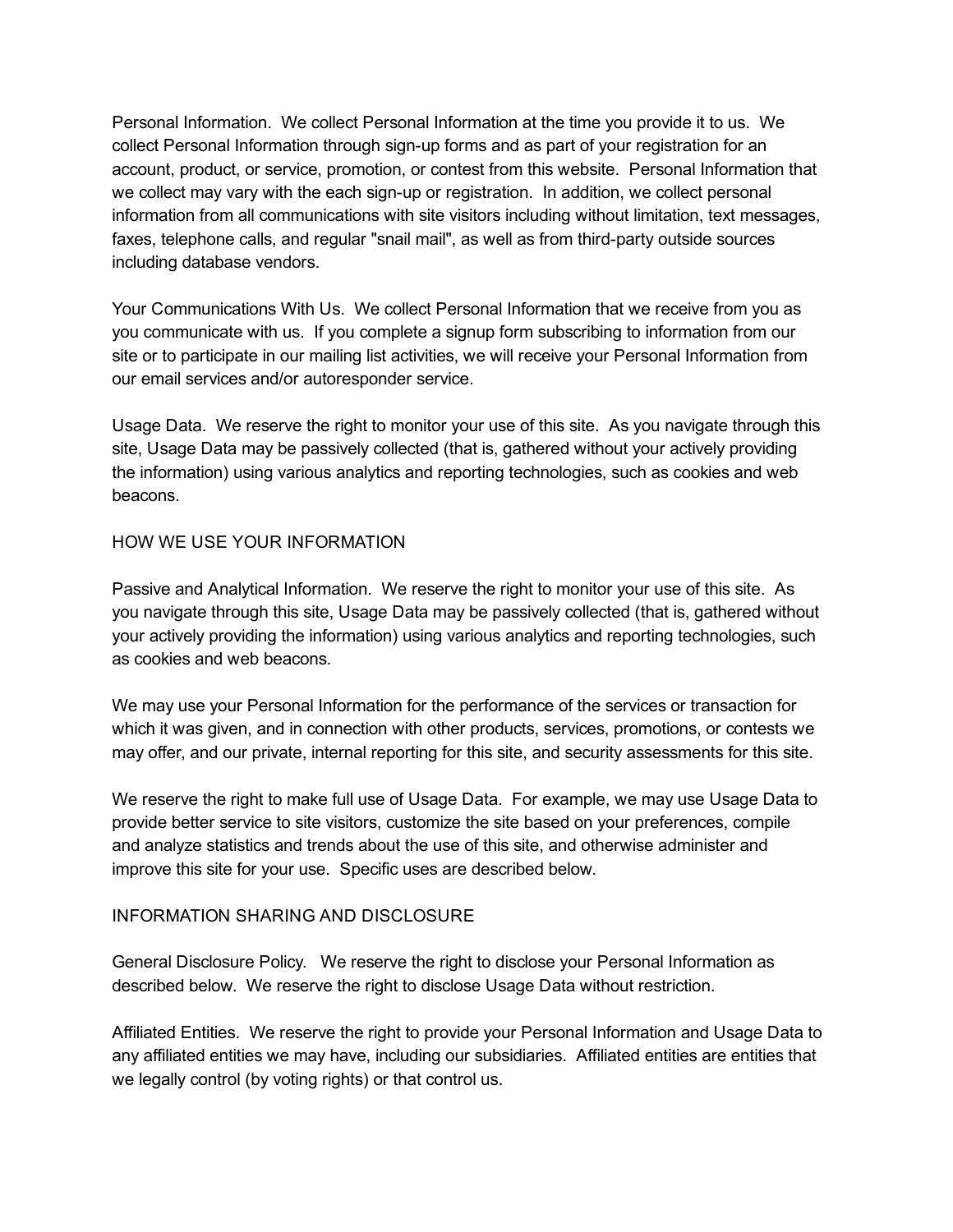Service Providers. We reserve the right to provide access to your Personal Information and Usage Data to our trusted service providers that assist us with the operation and maintenance of this site. For example, we may contract with third parties to process payments, host our servers, provide security, and provide production, fulfillment, optimization, analytics, and reporting services. Our service providers will be given access to your information only as is reasonably necessary to provide the services for which they are contracted.

Successors. If we sell or otherwise transfer part or all of our business or assets to another organization, such as in the course of an acquisition, merger, bankruptcy or liquidation, we may transfer your Personal Information and Usage Data. In such an event, we will require the buyer or transferee to agree to our commitments provided in this Privacy Policy.

Legal Process, Enforcement and Security Notice. We reserve the right to disclose your Personal Information and Usage Data if we have a good faith belief that access, use, preservation or disclosure of such information is reasonably necessary (i) to satisfy any applicable law, regulation, legal process or enforceable governmental request (such as for example, to comply with a subpoena or court order), (ii) to detect, prevent, and address fraud or other illegal activity, and (iii) to investigate, respond to, or enforce violations of our rights or the security of this site.

When We Participate In a Joint Venture With Marketing Partners. We may participate with another company or individual for purposes of jointly promoting our products, services, promotions or contests or their products, services, promotions, or contests. We reserve the right to disclose your Personal Information to them for purposes of (i) compensation, transaction processing, fulfillment, and support, and (ii) for purposes of offering you other products, services, promotions, and contests. These joint venture marketing partners may also contact you regarding other products, services, promotions, or contests.

Disclosures of Personal Information In Our Discretion. If we believe, in our sole discretion, that it's reasonable to disclose Personal Information and any information regarding your use of this site and/or any product, service, promotion, or contest offered through this site, including any information regarding other websites that are accessible through this site, we reserve the unqualified right to do so.

Your California Privacy Rights. Under California Law SB 27, California residents have the right to receive, once a year, information about third parties with whom we have shared information about you or your family for their marketing purposes during the previous calendar year, and a description of the categories of personal information shared. To make such a request, please send an email to the email address provided in our contact information below and include the phrase "California Privacy Request" in the subject line, the domain name of the Web site you are inquiring about, along with your name, address and email address. We will respond to you within thirty days of receiving such a request.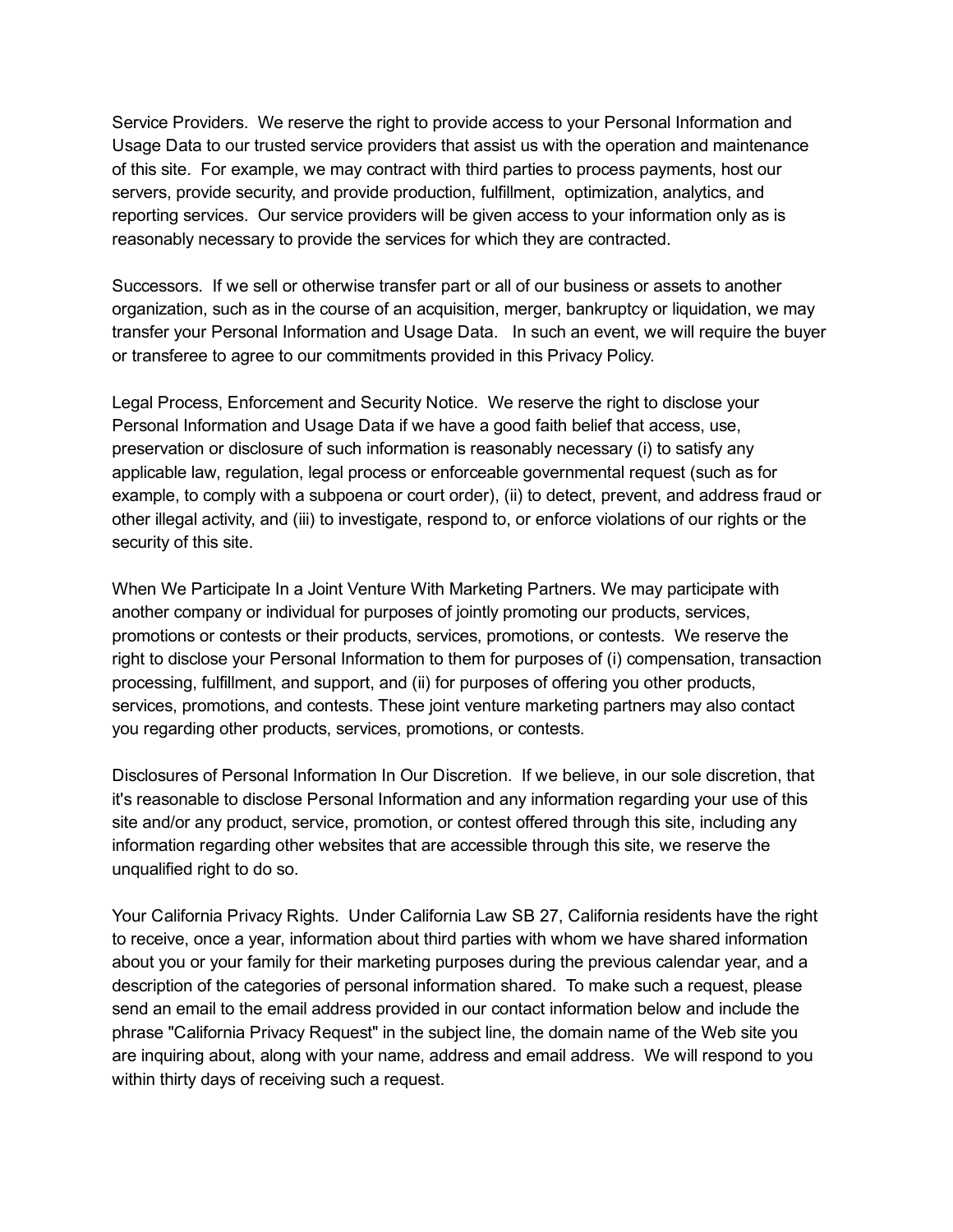# SPECIFIC INFORMATION ABOUT COOKIES AND WEB BEACONS

In order to provide better service for our site, we may use Cookies and Web Beacons to collect Usage Data to store your preferences and information about what pages you visit and past activity at our site. We may also employ Web Beacons from third parties in order to help us compile aggregated statistics regarding the effectiveness of our promotional campaigns or other operations of our site.

"Cookies" are tiny pieces of information stored by your browser on your computer's hard drive. Cookies are also used to customize content based on your browser. Most browsers are initially set to accept cookies. If you want to disable cookies, there is a simple procedure in most browsers that allows you to turn off cookies. Please remember, however, that cookies may be required to allow you to use certain features of our site.

Flash Cookies - third party cookies that use an Adobe Flash Media Player local shared object (LSO) - may be used along with other third party cookies for purposes of crediting any purchase you may make on this site to one of our joint venture marketing partners that may have referred you to us. These cookies will be used for purposes of crediting sales to the referring joint venture marketing partner. Flash cookies are not the same as "browser cookies". The Adobe Flash Media Player is software that enables users to view content on their computers. Flash cookies are also accompanied by a browser cookie. If you delete the browser cookie, the Flash cookie may automatically create (or respawn) a replacement for the browser cookie.

Web Beacons - sometimes called single-pixel gifs or clear gifs - are used to assist in delivering cookies, and they allow us to count users who have visited pages of our site. We may include Web Beacons in promotional e-mail messages or our newsletters in order to determine whether messages have been opened and acted upon.

### **ANALYTICS**

We reserve the right to participate with third party analytics partners to monitor and analyze Web traffic and can be used to keep track of user behavior on this site.

Google Analytics (Google) - Google Analytics is a web analysis service provided by Google Inc. ("Google"). Google utilizes the data collected to track and examine the use of this site, to prepare reports on its activities, and to share them with other Google services. Information collected: cookie and Usage Data. Visit Privacy Policy at https://www.google.com/intl/en/policies/?fg=1 You may optout of the Google Analytics service with the Google's Browser Add-on that's available at https://tools.google.com/dlpage/gaoptout/

Clicky Web Analytics (Clicky) - Clicky Web Analytics is a web analysis service provided by Roxr Software, Ltd. ("Clicky"). Clicky utilizes the data collected to track and examine the use of this site, to prepare reports on its activities, and to share them with other Clicky services.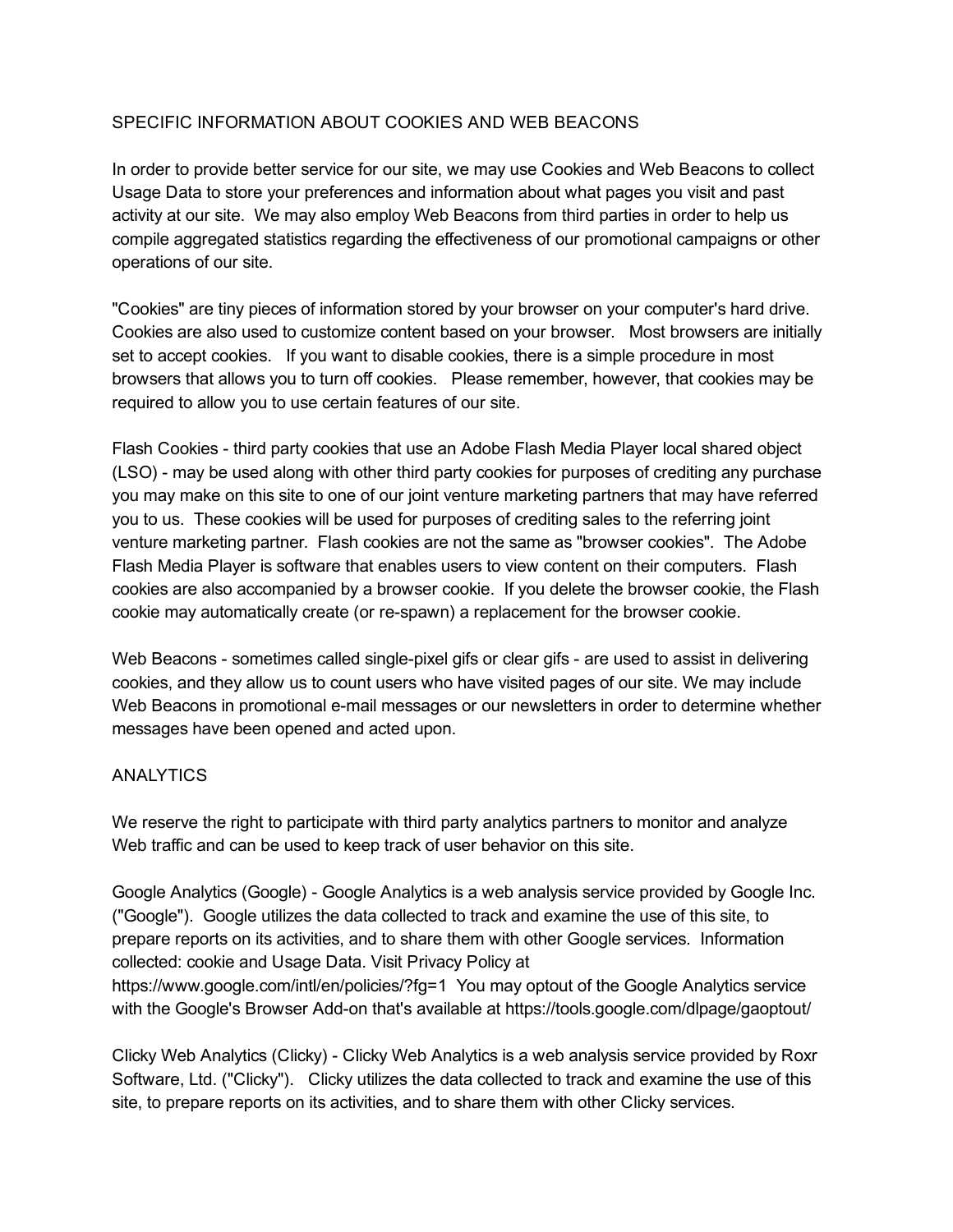Information collected: cookie and Usage Data. Visit Privacy Policy at http://clicky.com/terms

### SOCIAL MEDIA INTERACTIONS

We invite you to socialize and share your participation with this site and purchases. If you choose to use social media platforms such as Facebook, Twitter, Pinterest, and Instagram, you will be allowing interaction with these platforms or other external platforms directly from this site, and in the process you may be sharing certain profile elements, including your comments. This sharing is subject to each social media program's privacy policies.

## DO NOT TRACK REQUESTS

Some Web browsers incorporate a "Do Not Track" feature that signals to websites that you visit that you do not want to have your online activity tracked. Each browser communicates "Do Not Track" signals to websites differently, making it unworkable to honor each and every request correctly. In order to alleviate any communication error between browsers and website, we do not respond to "Do Not Track" signals at this time. As the technology and communication between browser and website improves, we will reevaluate the ability to honor "Do Not Track" signals and may make changes to our policy.

## DATA SECURITY

We will implement reasonable and appropriate security procedures consistent with prevailing industry standards to protect data from unauthorized access by physical and electronic intrusion. Unfortunately, no data transmission over the Internet or method of data storage can be guaranteed 100% secure. Therefore, while we strive to protect your Personal Information by following generally accepted industry standards, we cannot ensure or warrant the absolute security of any information you transmit to us or archive at this site.

When you transmit Personal Information through our registration process or if you purchase products or services, we encrypt that information in transit using secure socket layer technology (SSL).

### ONWARD TRANSFER OUTSIDE YOUR COUNTRY OF RESIDENCE

Any Personal Information which we may collect on this site will be stored and processed in our servers located only in the United States. By using this site, if you reside outside the United States, you consent to the transfer of Personal Information outside your country of residence to the United States.

### UPDATING PERSONAL INFORMATION

Upon request, we will permit you to request or make changes or updates to your Personal